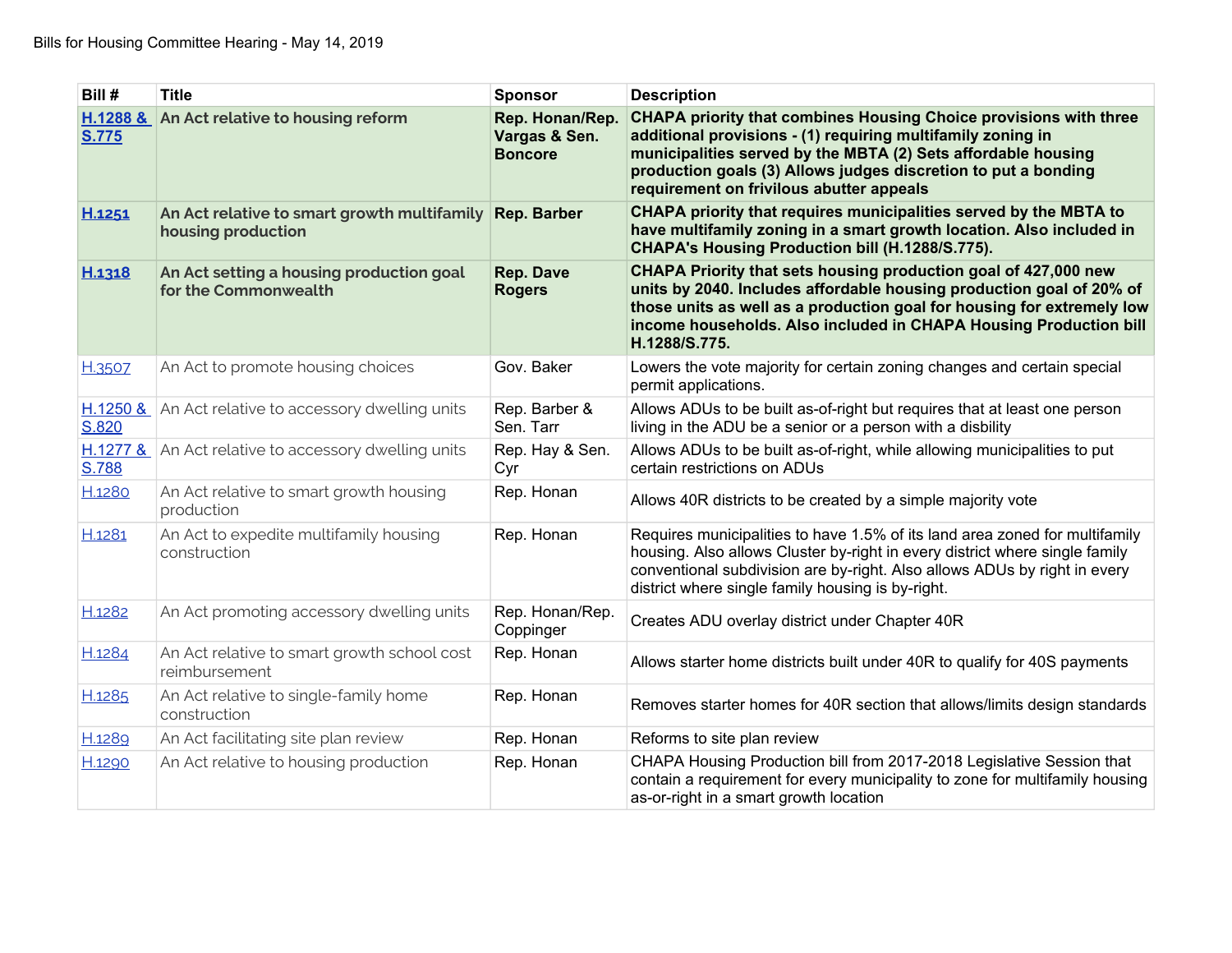| Bill # | <b>Title</b>                                                                                       | <b>Sponsor</b> | <b>Description</b>                                                                                                                                                                                                                                                                                                                                                                                                                             |
|--------|----------------------------------------------------------------------------------------------------|----------------|------------------------------------------------------------------------------------------------------------------------------------------------------------------------------------------------------------------------------------------------------------------------------------------------------------------------------------------------------------------------------------------------------------------------------------------------|
| H.1294 | An Act authorizing limited rate of growth<br>controls and to promote housing production            | Rep. Jones     | Prohibits municipalities from imposing rate of growth controls (i.e.<br>development moratoriums) unless there ist is a "reasonable response to<br>specific tangible concerns" and there is a strategic plan to address the<br>concerns. The limit can be in effect for 1 year, unless extended for another<br>year.                                                                                                                            |
| H.1299 | An Act relative to zoning density                                                                  | Rep. Jones     | Municipalities may allow, without special permit, density increases to<br>provide more affordable units or for other "public purposes."                                                                                                                                                                                                                                                                                                        |
| H.1325 | An Act to establish a task force to review<br>housing production and equity in the<br>Commonwealth | Rep. Vargas    | Creates a joint House and Senate task force to make recommendations on<br>housing production and preservation for a full range of incomes and of all<br>housing types; strategies for addressing the displacement of lower income<br>households; modernizing the commonwealth's zoning, planning and<br>permitting statutes; and promoting such development consistent with<br>commonwealth's smart growth principles and environmental goals. |
| S.776  | An Act commissioning a study to increase<br>regional housing production                            | Sen. Boncore   | Commission within DHCD to study & make recommendations within 1 year<br>on regional goals, ways to increase production                                                                                                                                                                                                                                                                                                                         |
| S.779  | An Act creating a multi-family housing<br>incentive pilot program                                  | Sen. Chandler  | Creates pilot program to provide transit infrastructure investments for<br>multifamily housing.                                                                                                                                                                                                                                                                                                                                                |
| S.780  | An Act establishing a roadmap for housing<br>solutions                                             | Sen. Chandler  | Combines Housing Choice provisions with four additions. It would create a<br>joint House and Senate task force to make recommendations for housing<br>production/preservation, anti-displacement strategies, modernizing state<br>land use law and promoting sustainable development. The other three<br>provisions relate to board training, local mediation of land use disputes,<br>and simplifying subdivision appeals                     |
| S.787  | An Act promoting cluster residential<br>development                                                | Sen. Cyr       | if a municipality already has an Open Space Residential Design (OSRD)<br>ordinance, it must meet certain general requirements. If a municipality does<br>not have OSRD, it provides a "default" so that an owner proposing 5+<br>homes in a district with minimum lot size 30,000 sq. ft. or more can use the<br>cluster option if they permanently preserve significant open space.                                                           |
| S.789  | An Act relative to attainable housing in<br>seasonal communities                                   | Sen. Cyr       | Comprehensive measures for seasonal communities, including: (1)<br>relaxing what goes on SHI, (2) promoting and defining tiny houses, (3)<br>allowing munis to give tax break to owners who are renting year-round at<br>less than 150% AMI, (4) ADUs by right, and (5) enabling munis to set up<br>real estate transfer fee for affordable housing.                                                                                           |
| S.794  | An Act facilitating site plan review                                                               | Sen. DiZoglio  | Site plan review reforms                                                                                                                                                                                                                                                                                                                                                                                                                       |